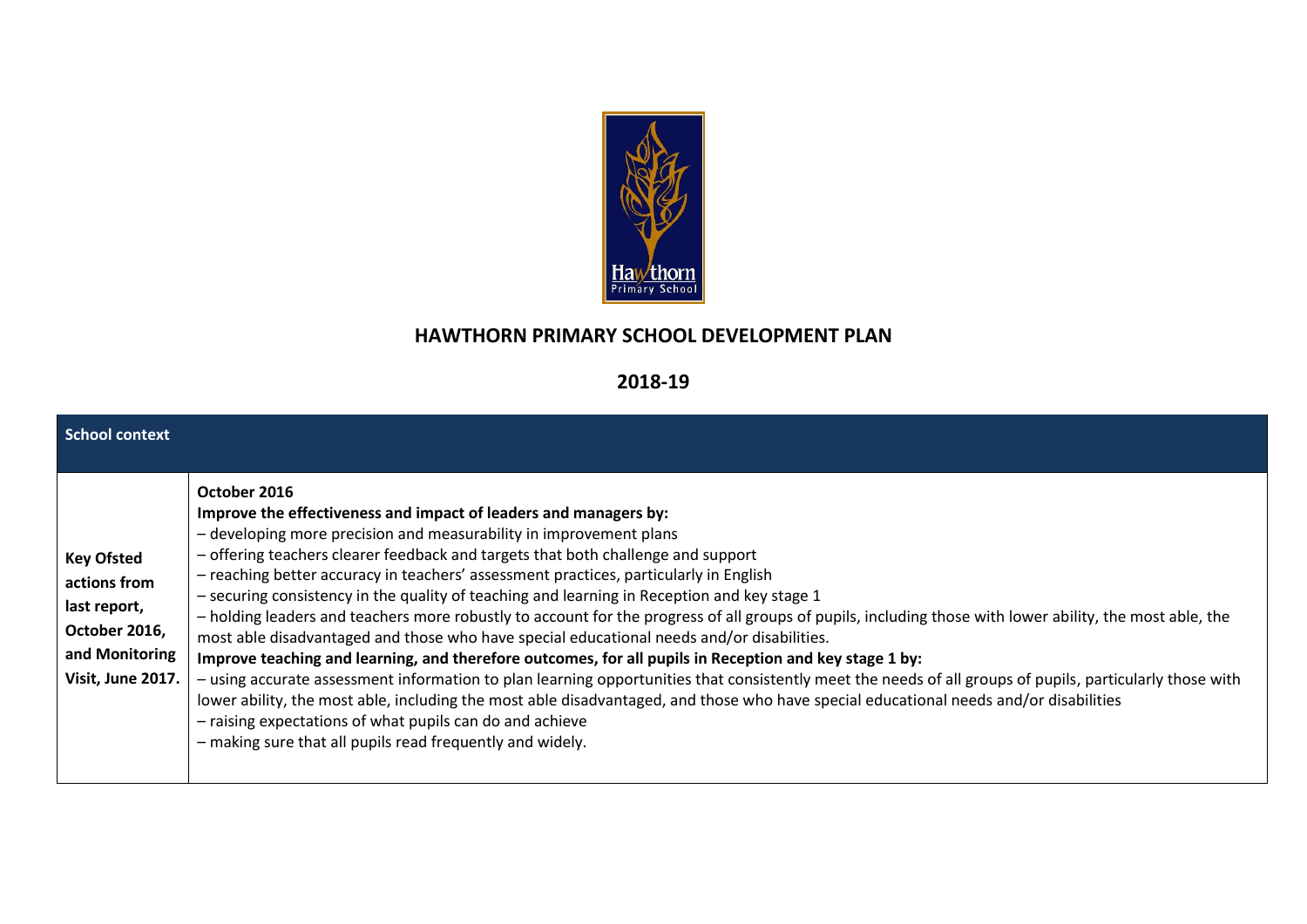|                                | An external review of the school's use of the pupil premium should be undertaken in order to assess how this aspect of leadership and<br>management may be improved.<br>An external review of governance should be undertaken in order to assess how this aspect of leadership and management may be improved.                                                               |
|--------------------------------|------------------------------------------------------------------------------------------------------------------------------------------------------------------------------------------------------------------------------------------------------------------------------------------------------------------------------------------------------------------------------|
|                                | <b>June 2017</b><br>The school should take further action to:<br>- Finalise senior leadership arrangements from September 2017 until a new headteacher takes up post.<br>- Ensure that precise and measurable targets to improve the progress of groups of pupils are set in the school improvement plan, so that governors<br>can hold leaders to account more efficiently. |
|                                | Both assistant head teachers (1.6 equivalent) going on maternity leave in Autumn 2 - secondment from Trust school 1 x full time to cover.                                                                                                                                                                                                                                    |
|                                | 2 experienced KS2 teachers on maternity leave - return Spring 2/Summer 1                                                                                                                                                                                                                                                                                                     |
| Key staffing<br>areas of issue | 3 new staff on 1-year temporary contract - Years 1,3 and 5. (One NQT)                                                                                                                                                                                                                                                                                                        |
|                                | 1 experienced teaching assistant - new to EYFS.                                                                                                                                                                                                                                                                                                                              |
|                                | Instability in ARC with long term sickness of teaching assistant (2017-18)                                                                                                                                                                                                                                                                                                   |
| <b>Budget</b><br>information   | Small contingency this year with projected budgets for the subsequent deficit budgets for 2019-20 and 2020-21.                                                                                                                                                                                                                                                               |
|                                |                                                                                                                                                                                                                                                                                                                                                                              |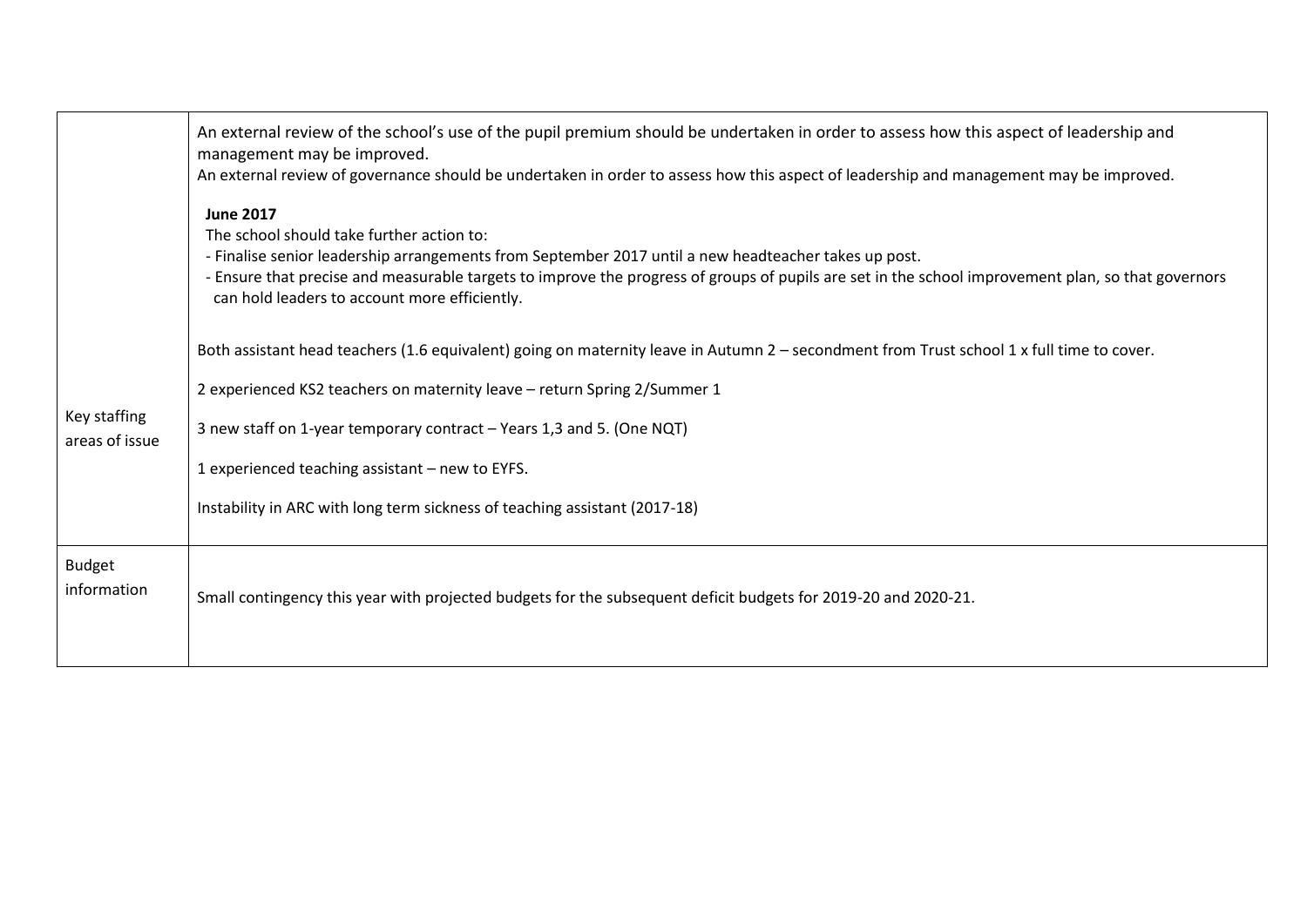| Priorities for 2018-19 |                                                                                                                                                                                                                                         |  |  |  |  |
|------------------------|-----------------------------------------------------------------------------------------------------------------------------------------------------------------------------------------------------------------------------------------|--|--|--|--|
|                        | Non PP out performing PP in all areas, except GLD.                                                                                                                                                                                      |  |  |  |  |
|                        | SEND: Attainment and Progress over time is lower than ALL/Non SEND.                                                                                                                                                                     |  |  |  |  |
| Achievement gap issues | Higher % of LPA to achieve expected standard in RWM in KS1/2.                                                                                                                                                                           |  |  |  |  |
|                        | Boys phonics: Year 1 phonics 2018 78%, Boys 66.7%, Girls 88.2%. Year 2 children targeted for Summer 2019 90.6%, Boys<br>86.6%, Girls 94.1%. Year 1 Girls are also outperforming boys in reading (82.4%/73.3%) and writing (70.6%/66.7%) |  |  |  |  |
|                        | Writing to be more in line with reading and maths, across all year groups, with a higher % of children achieving GDS in Writing<br>in KS2.                                                                                              |  |  |  |  |
|                        |                                                                                                                                                                                                                                         |  |  |  |  |
| <b>Priority 1</b>      | Develop the ability of middle leaders, to ensure a strong progression of knowledge across the curriculum.                                                                                                                               |  |  |  |  |
| <b>Priority 2</b>      | Ensure that new systems of Governor monitoring allow Governors to hold leaders to account.                                                                                                                                              |  |  |  |  |
| <b>Priority 3</b>      | Ensure that teachers provide effective challenge for all groups of pupils.                                                                                                                                                              |  |  |  |  |
| <b>Priority 4</b>      | Further refine targeting and intervention strategies to improve outcomes for disadvantaged and SEND pupils.                                                                                                                             |  |  |  |  |
| <b>Priority 5</b>      | To improve attendance for all groups, reducing the levels of persistent absence.                                                                                                                                                        |  |  |  |  |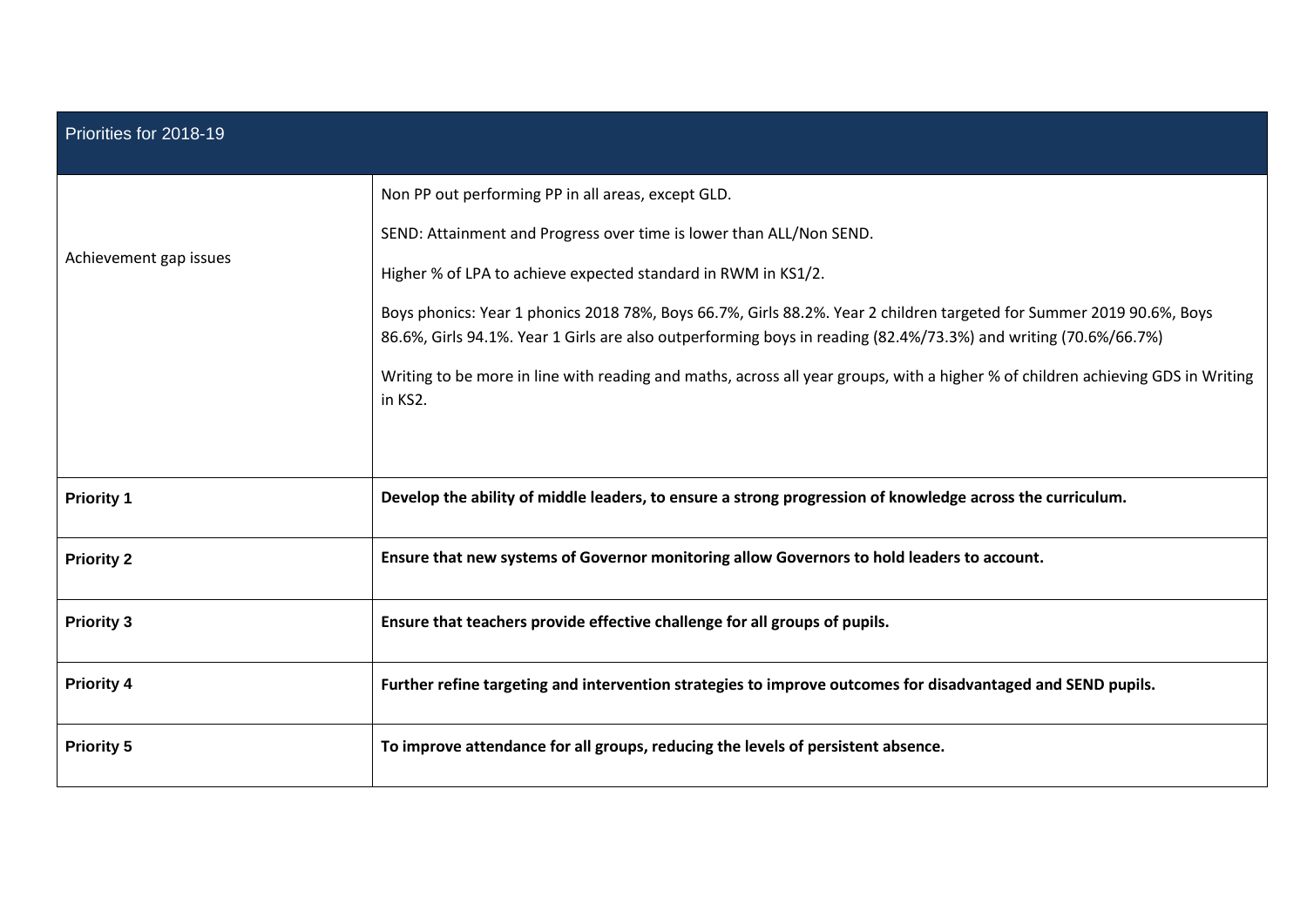| <b>Priority 1</b>                                                                |                                                                                                                                                                                             | Develop the ability of middle leaders, to ensure a strong progression of knowledge across the curriculum.                                                                                   |                                     |                                               |                                                                              |                                      |  |  |  |
|----------------------------------------------------------------------------------|---------------------------------------------------------------------------------------------------------------------------------------------------------------------------------------------|---------------------------------------------------------------------------------------------------------------------------------------------------------------------------------------------|-------------------------------------|-----------------------------------------------|------------------------------------------------------------------------------|--------------------------------------|--|--|--|
| <b>Objective</b>                                                                 | <b>Specific Tasks</b>                                                                                                                                                                       | <b>Success Criteria</b>                                                                                                                                                                     | Person<br>Responsible               | <b>Monitoring</b><br>(what, who and<br>when?) | <b>Timescale</b>                                                             | <b>Review of Impact and Progress</b> |  |  |  |
| Develop a sustainable<br>leadership system to drive<br>whole school improvement. | Regular meetings with LA rep-<br>Mentoring and support for<br>HT/AHTs/seconded DHT<br>Middle Leader training - provided<br>across Trust by Claire King<br>(professional Learning Solutions) | SLT has clear development plan in<br>place; staff and Governors are aware<br>of key priorities and development<br>areas for this year.<br>Action plans in place for all curricular<br>leads | <b>SLT</b>                          | Governors<br>HT                               | Half termly<br>Governor<br>meetings/<br>committees<br>Termly action<br>plans |                                      |  |  |  |
|                                                                                  | Mentor curricular leads - giving them<br>opportunities to monitor across<br>school<br>Focused support for Maths and<br>English leads from External                                          | Appropriate CPD and consultant<br>support for curricular leads<br>Programme of monitoring allows                                                                                            | SLT, CB, SL                         | HT/AHT                                        | Middle Leader<br>training<br>9.10.18<br>29.1.19<br>19.3.19                   |                                      |  |  |  |
|                                                                                  | consultants/CPD opportunities<br>Use pupil, parent and staff<br>questionnaires to develop a better<br>understanding of school priorities                                                    | leads to develop knowledge of<br>subject across the school - coverage,<br>assessments, resources                                                                                            | <b>SLT</b><br>English/Maths<br>Lead | Governors/LA Rep                              | Maths<br>Consultant<br>19.9.18<br>29.1.19<br>10.4.19<br>3.7.19               |                                      |  |  |  |
|                                                                                  |                                                                                                                                                                                             | Regular questionnaires completed by<br>all stake holders in school; results<br>used to inform future decisions                                                                              | SLT/FSC                             |                                               | Termly<br>Literature works                                                   |                                      |  |  |  |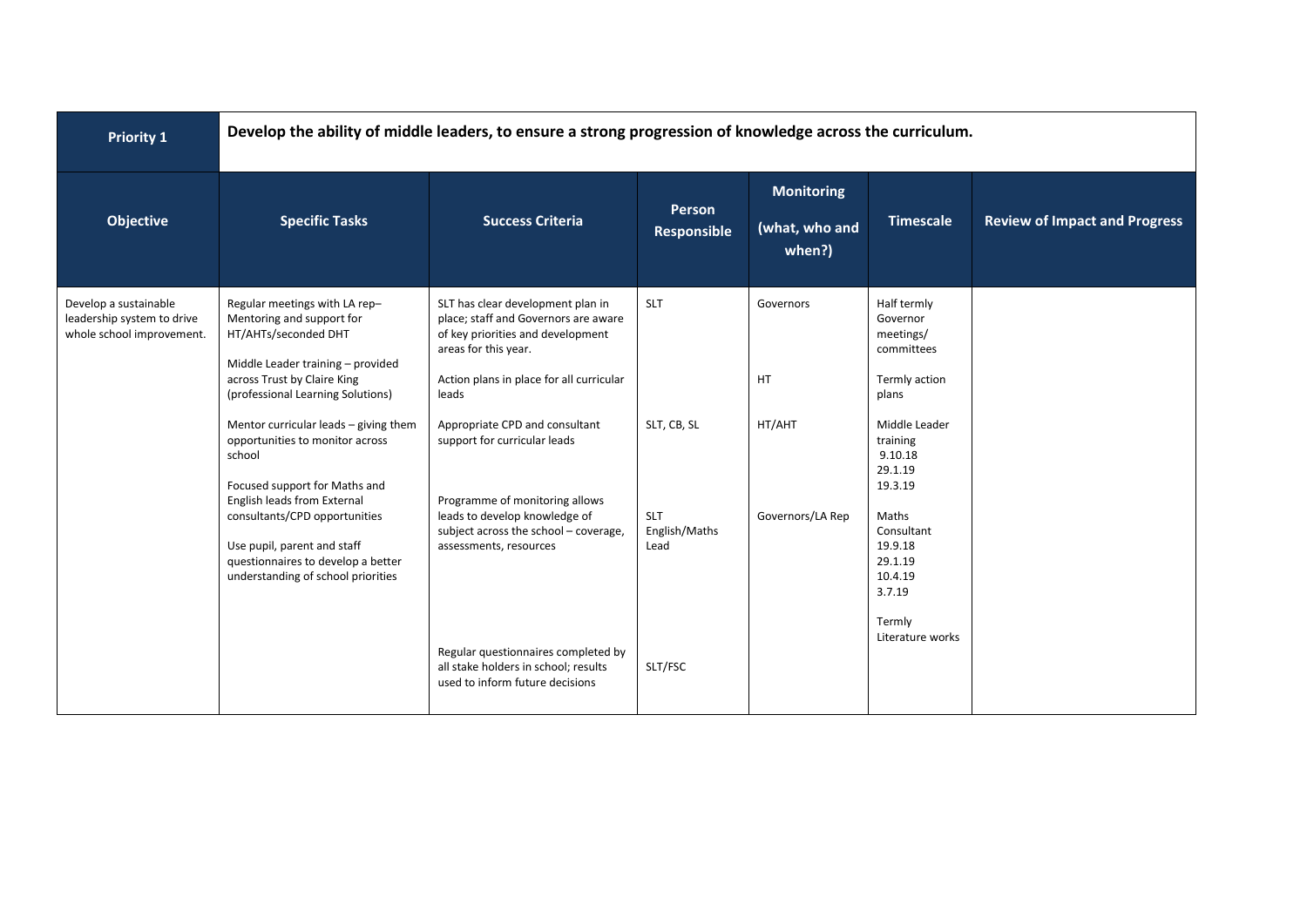| Offer teachers clearer<br>feedback and targets that<br>both challenge and support.                                                                                                    | Focused and specific performance<br>management targets<br>Clear monitoring timetable with<br>standardised feedback proformas<br>used<br>Rigorous monitoring of plans,<br>teaching and data<br>Regular pupil progress meetings                                                                                                          | Teachers are clear about<br>expectations and follow these<br>consistently<br>Feedback is timely, with clear action<br>points which are followed up by SLT.<br>Timetable of monitoring in place with<br>clear feedback given to staff<br>Tracking of pupils is accurate to allow<br>early identification of any issues                                                                                                               | <b>SLT</b><br><b>SLT</b><br>SLT/Maths/English<br>leads<br>SLT/All teachers                                                                 | HT/Governors<br>HT.<br>HT/Governors       | October 2018<br><b>Reviews Feb</b><br>2019<br>Termly<br>Observations<br>Dec 2018<br><b>March 2019</b><br>June 2019                                  |  |
|---------------------------------------------------------------------------------------------------------------------------------------------------------------------------------------|----------------------------------------------------------------------------------------------------------------------------------------------------------------------------------------------------------------------------------------------------------------------------------------------------------------------------------------|-------------------------------------------------------------------------------------------------------------------------------------------------------------------------------------------------------------------------------------------------------------------------------------------------------------------------------------------------------------------------------------------------------------------------------------|--------------------------------------------------------------------------------------------------------------------------------------------|-------------------------------------------|-----------------------------------------------------------------------------------------------------------------------------------------------------|--|
| Hold teachers more robustly<br>to account for the progress<br>of all pupils, including those<br>with low prior attainment,<br>the most able, the most able<br>disadvantaged and SEND. | Clear monitoring timetable, including<br>all groups of children<br>Implement robust moderating<br>practices across school and Trust<br>Using summer 2018 data, set targets<br>for Summer 2019 for each year group<br>Regular pupil progress meetings<br>CPD, including SEND specific<br>Link Governors allocated to each Year<br>Group | Tracking of pupil progress is robust<br>and teachers are held to account for<br>progress of individuals and groups of<br>children that they teach.<br>Assessments are accurate and gaps in<br>knowledge are quickly identified.<br>Tracking system is updated termly<br>and data is used to identify children<br>for intervention groups.<br>Governors have a clearer<br>understanding of expectations in<br>different year groups. | SLT / All teachers<br>All<br>teachers/Subject<br>leads/SENDCO<br>HT/AHT/All<br>teachers<br>SLT/subject leads<br>/all<br>teachers/Governors | SLT/Teaching and<br>Learning<br>Committee | PP meetings Dec<br>2018<br><b>March 2019</b><br>June 2019<br>Termly data<br>input<br>Termly<br>moderation<br>events                                 |  |
| Ensure that targets are<br>precise and measurable, to<br>improve the progress of<br>groups of pupils.                                                                                 | Using summer 2018 data, set targets<br>for Summer 2019 for each year group<br>Monitor progress towards targets<br>through pupil progress meetings,<br>tracking data for all groups of children                                                                                                                                         | Teachers are aware of targets for all<br>groups within their class.<br>Progress is closely monitored and<br>interventions are implemented<br>where a need has been identified.<br>Pupil progress meetings have a clear<br>focus and teachers have a good<br>knowledge of children's attainment<br>and progress.                                                                                                                     | Head Teacher/all<br>teachers<br>JK/SENDCO/all<br>teachers/teaching<br>assistants<br>SLT/All teachers                                       | SLT/Teaching and<br>Learning<br>Committee | PP meetings<br>Dec 2018<br><b>March 2019</b><br>June 2019<br>$\frac{1}{2}$ termly<br>intervention<br>tracking<br>Termly<br>moderation/data<br>input |  |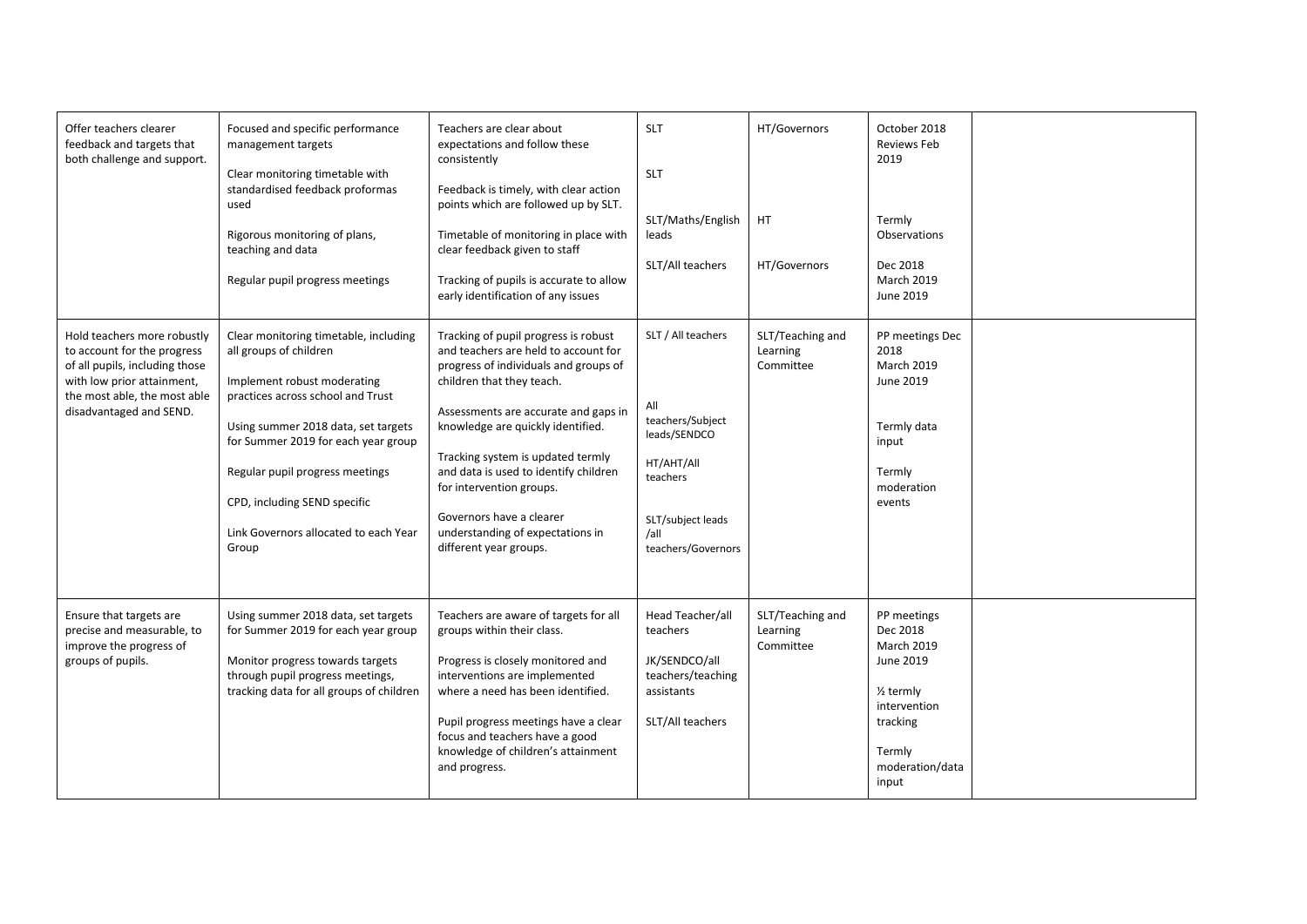| Curriculum leaders<br>cooperate to develop good<br>cross curricular links,<br>ensuring that key skills are                   | Curriculum teams established with<br>key staff identified<br>Curriculum leaders action plans and<br>monitoring schedule in place<br>Curriculum leaders identify<br>opportunities for cross curricular<br>working and share these with staff<br>Clear impact from any CPD<br>opportunities | Curriculum leaders have a clear<br>overview of their subject<br>responsibility across the school.                                                                                                                                        | SLT/Curriculum<br>Leaders                              | HT/Governors                                                                                                                     | <b>Termly Action</b><br>Plans                                                             |  |
|------------------------------------------------------------------------------------------------------------------------------|-------------------------------------------------------------------------------------------------------------------------------------------------------------------------------------------------------------------------------------------------------------------------------------------|------------------------------------------------------------------------------------------------------------------------------------------------------------------------------------------------------------------------------------------|--------------------------------------------------------|----------------------------------------------------------------------------------------------------------------------------------|-------------------------------------------------------------------------------------------|--|
| embedded across the<br>curriculum.                                                                                           |                                                                                                                                                                                                                                                                                           | Subject leaders have clear monitoring<br>records and can talk about coverage<br>for their curriculum across the<br>school.<br>Planning shows cross curricular links<br>and leaders identify opportunities for<br>cross curricular links. | <b>Subject Leaders</b><br>All teachers<br>All teachers | HT/Teaching<br>and<br>Learning Committee<br>Subject<br>leads/SLT/Teaching<br>and<br>Learning<br>Committee<br>SLT/Subject leaders | Half termly<br>Governor<br>Committee<br>meetings<br>Half termly<br>monitoring<br>On-going |  |
|                                                                                                                              |                                                                                                                                                                                                                                                                                           | CPD opportunities are followed up in<br>school by leaders.                                                                                                                                                                               |                                                        |                                                                                                                                  |                                                                                           |  |
| To implement and further<br>develop the use of subject<br>leader monitoring in order                                         | Update Monitoring systems for<br>middle leaders, providing a clear<br>structure to support leaders new to                                                                                                                                                                                 | Monitoring records in place for all<br>subject leaders.                                                                                                                                                                                  | All teachers                                           | HT/Governors                                                                                                                     | Half termly                                                                               |  |
| that they can be more<br>informed and have a greater<br>strategic knowledge of                                               | the role<br>Provide opportunities for leaders at                                                                                                                                                                                                                                          | Subject leader action plans and<br>action log in place.                                                                                                                                                                                  | All teachers                                           | HT/Teaching<br><b>Learning Committee</b>                                                                                         | October 2018<br>January 2019<br>May 2019                                                  |  |
| standards and coverage<br>within their areas of<br>responsibility.                                                           | all levels to monitor their area of<br>responsibility                                                                                                                                                                                                                                     | Records of regular meetings with SLT<br>to follow up on actions.                                                                                                                                                                         | <b>SLT</b>                                             | HT                                                                                                                               |                                                                                           |  |
|                                                                                                                              | Provide peer support for leaders;<br>working as part of a curriculum team.                                                                                                                                                                                                                | Leaders have a good knowledge of<br>their subject across the school.                                                                                                                                                                     | All teachers                                           | HT/SLT/Governors                                                                                                                 | Half termly<br>(See yearly<br>planner)                                                    |  |
| To continue to monitor,<br>refine and develop our<br>school website in order to<br>provide detailed<br>information about key | Develop curricular and year group<br>areas on the website to include<br>current activities in school.<br>Revise and update information for                                                                                                                                                | Year group and Subject areas are<br>updated regularly with a range of<br>information about curriculum and<br>activities in class.                                                                                                        | AH/All teachers                                        | Governors/HT/AHT                                                                                                                 | October 2018<br>December 22018<br>January 2019<br><b>March 2019</b><br>May 2019           |  |
| aspects of school life, and<br>our school curriculum.                                                                        | parents on the website.<br>Offer opportunities for parents to<br>access the website in school.                                                                                                                                                                                            | Parents are aware of what<br>information is available on the<br>website and use it on a more regular<br>basis.                                                                                                                           | JD/AH/LS/TL                                            |                                                                                                                                  | <b>July 2019</b>                                                                          |  |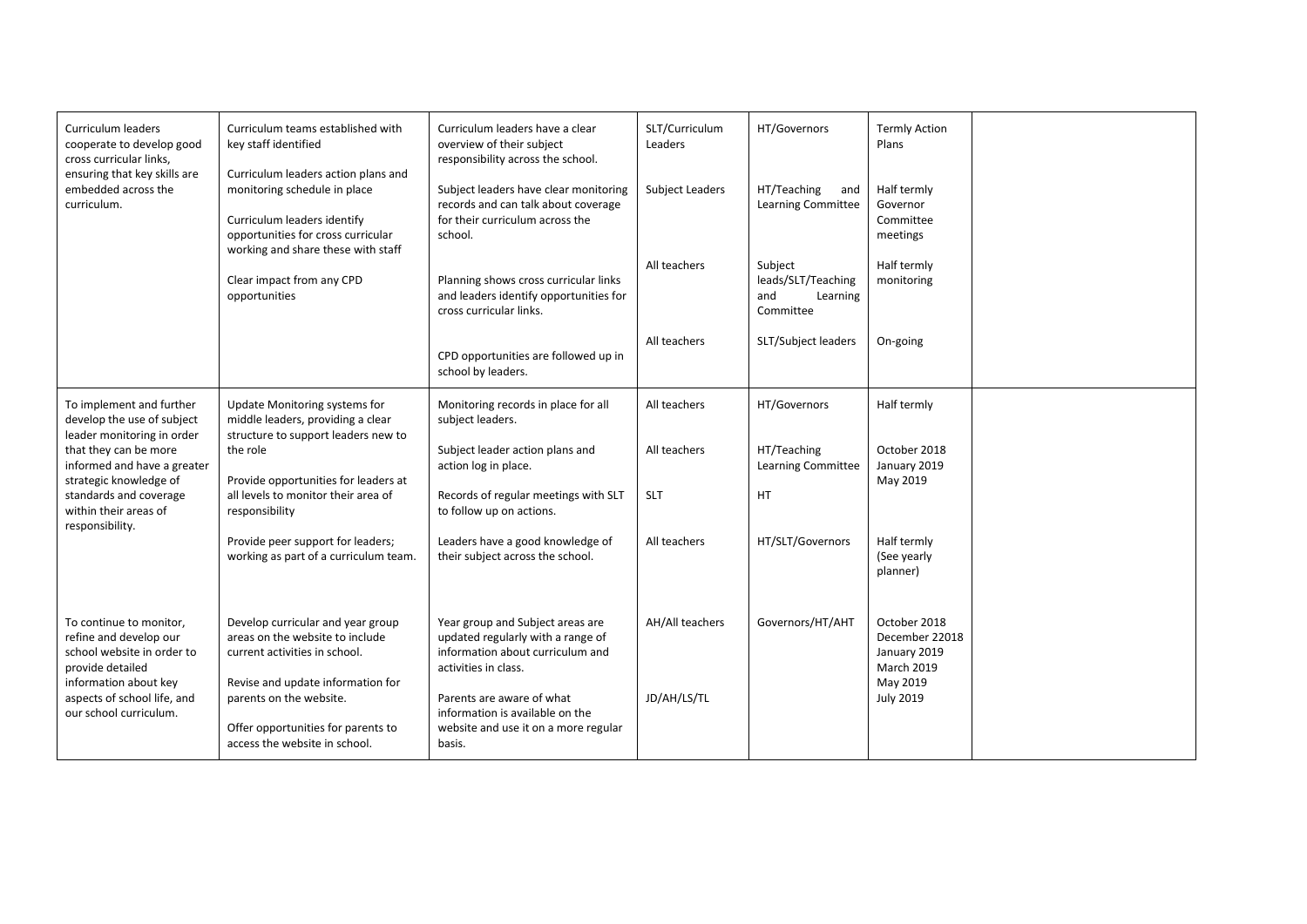| <b>Priority 2</b>                                                                                                                                                                                                                                                                            |                                                                                                                                                                                                                                                                                                                                                 | Ensure that new systems of Governor monitoring allow Governors to hold leaders to account.                                                                                                                                                        |                                                        |                                                                                                                                                                                                   |                                                                                              |                                      |
|----------------------------------------------------------------------------------------------------------------------------------------------------------------------------------------------------------------------------------------------------------------------------------------------|-------------------------------------------------------------------------------------------------------------------------------------------------------------------------------------------------------------------------------------------------------------------------------------------------------------------------------------------------|---------------------------------------------------------------------------------------------------------------------------------------------------------------------------------------------------------------------------------------------------|--------------------------------------------------------|---------------------------------------------------------------------------------------------------------------------------------------------------------------------------------------------------|----------------------------------------------------------------------------------------------|--------------------------------------|
| <b>Objective</b>                                                                                                                                                                                                                                                                             | <b>Specific Tasks</b>                                                                                                                                                                                                                                                                                                                           | <b>Success Criteria</b>                                                                                                                                                                                                                           | <b>Person</b><br>Responsible                           | <b>Monitoring</b><br>(what, who and<br>when?)                                                                                                                                                     | <b>Timescale</b>                                                                             | <b>Review of Impact and Progress</b> |
| <b>Establish and further</b><br>develop Governor classroom<br>visits and learning walks so<br>that Governors can have a<br>shared strategic overview<br>and knowledge of school<br>priorities, curriculum<br>developments, and the<br>quality of teaching and<br>learning across the school. | Regular, focused Committee<br>meetings which focus on key<br>priorities and actions form SDP<br>Programme of Governor visits and<br>monitoring in place<br>Regular reports to Governors from<br>SLT and curriculum leads<br>Governor training opportunities                                                                                     | Governors have a good knowledge of<br>the curriculum and expectations in<br>their link year group.<br>Governors can demonstrate their<br>knowledge of progress towards the<br>school priorities through regular<br>visits to school and meetings. | SLT/AHT/Governors<br>All teachers and<br>subject leads | Governor visits:<br>Learning walks,<br>sampling/pupil<br>voice/classroom<br>visits/meetings with<br>teachers and<br>subject leads - half<br>termly to feed into<br>Committee meeting<br>programme | Committee<br>dates:<br>Oct 2018<br>Nov 2018<br>Jan 2019<br>Mar 2019<br>May 2019<br>June 2019 |                                      |
| Governors are able to<br>challenge and hold leaders<br>more robustly to account for<br>the progress of all pupils,<br>including those with lower<br>ability, the most able, the<br>most able disadvantaged<br>and those who have SEND.                                                       | Clear monitoring timetable, including<br>all groups of children<br>End of year targets set based on<br>summer 2018 data, and discussion<br>from Summer 2018 Pupil Progress<br>meetings.<br>System of Governor Committees in<br>place with regular meetings and<br>monitoring visits planned.<br>Link Governors allocated to each Year<br>Group. | Governors have a good knowledge of<br>the curriculum and expectations in<br>their link year group.<br>Governors can demonstrate their<br>knowledge of outcomes and progress<br>for all groups.                                                    | SLT/AHT/Governors                                      | Governor visits:<br>Learning walks,<br>sampling/pupil<br>voice/classroom<br>visits/meetings with<br>teachers and<br>subject leads - half<br>termly to feed into<br>Committee meeting<br>programme | Committee<br>dates:<br>Oct 2018<br>Nov 2018<br>Jan 2019<br>Mar 2019<br>May 2019<br>June 2019 |                                      |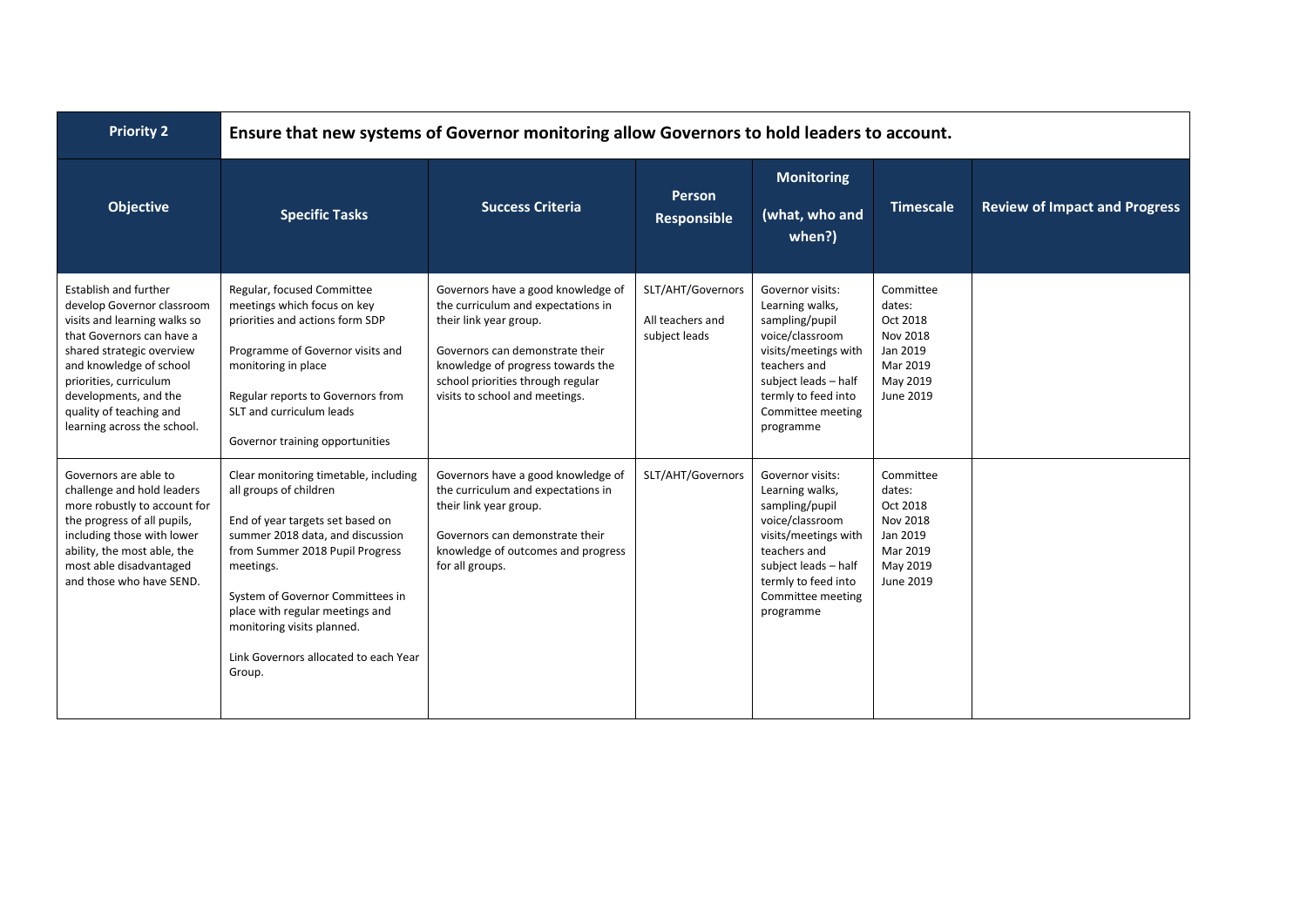| Governors hold leaders to<br>Update pupil premium strategy and<br>account in relation to the<br>Sports Funding strategy<br>use and impact of Pupil<br>Premium and Sports Funding<br>Regular Finance and staffing<br>on groups of pupils in school.<br>committee meetings | Governors have the knowledge they<br>need to challenge leaders use of<br>funding to ensure that resources are<br>used to ensure progress in key areas. | SLT/LJ/Governors -<br>Finance and<br>staffing committee | Governor visits:<br>Committee meeting<br>programme | Committee<br>dates:<br>Oct 2018<br>Nov 2018<br>Jan 2019<br>Mar 2019<br>May 2019<br>June 2019 |  |
|--------------------------------------------------------------------------------------------------------------------------------------------------------------------------------------------------------------------------------------------------------------------------|--------------------------------------------------------------------------------------------------------------------------------------------------------|---------------------------------------------------------|----------------------------------------------------|----------------------------------------------------------------------------------------------|--|
|--------------------------------------------------------------------------------------------------------------------------------------------------------------------------------------------------------------------------------------------------------------------------|--------------------------------------------------------------------------------------------------------------------------------------------------------|---------------------------------------------------------|----------------------------------------------------|----------------------------------------------------------------------------------------------|--|

| <b>Priority 3</b>                                                                                                                       |                                                                                                                          | Ensure that teachers provide effective challenge for all groups of pupils.                                                                                     |                                            |                                                                                      |                                                                               |                                                |  |  |  |
|-----------------------------------------------------------------------------------------------------------------------------------------|--------------------------------------------------------------------------------------------------------------------------|----------------------------------------------------------------------------------------------------------------------------------------------------------------|--------------------------------------------|--------------------------------------------------------------------------------------|-------------------------------------------------------------------------------|------------------------------------------------|--|--|--|
| <b>Objective</b>                                                                                                                        | <b>Specific Tasks</b>                                                                                                    | <b>Success Criteria</b>                                                                                                                                        | Person<br><b>Responsible</b>               | <b>Monitoring</b><br>(what, who and<br>when?)                                        | <b>Timescale</b>                                                              | <b>Review of Impact and</b><br><b>Progress</b> |  |  |  |
| Continue to develop teacher<br>subject knowledge to<br>ensure accurate teacher<br>assessments which enable<br>teachers to plan learning | Power of Reading and Literature<br>works training sessions and in house<br><b>CPD</b><br>Regular monitoring of planning, | Teachers planning/lesson<br>observations/books show that<br>learning is pitched to meet the<br>needs of all groups of pupils.                                  | All teaching<br>staff/CL/JK/HT/AHT         | Lesson<br>Observations/Book<br>looks - SLT/Subject<br>leads/all teachers             | October 2018<br>Jan 2019<br>Mar 2019<br>June 2019                             |                                                |  |  |  |
| opportunities that<br>consistently meet the needs<br>of all groups.                                                                     | lesson observations, Book looks<br>Regular in house and across Trust<br>moderation<br>Regular pupil progress meetings    | Accurate assessments are in place<br>with a clear range of evidence that<br>teachers are able to talk through<br>with SLT.<br>Techers judgements are moderated | HT/AHT<br>All teachers<br>HT/AHT/maths and | Moderation of<br>teacher judgements -<br>all<br>teachers/SLT/external<br>consultants | Termly Lit<br>Works Year grp<br>sessions<br><b>Pupil Progress</b><br>meetings |                                                |  |  |  |
|                                                                                                                                         | NQT CPD sessions linked to key<br>subject areas                                                                          | through pupil progress meetings/in<br>house and Trust<br>moderation/external moderation                                                                        | English Leads<br>NQT/NQT mentor            | CPD sessions/weekly<br>meetings                                                      | Weekly<br>meetings                                                            |                                                |  |  |  |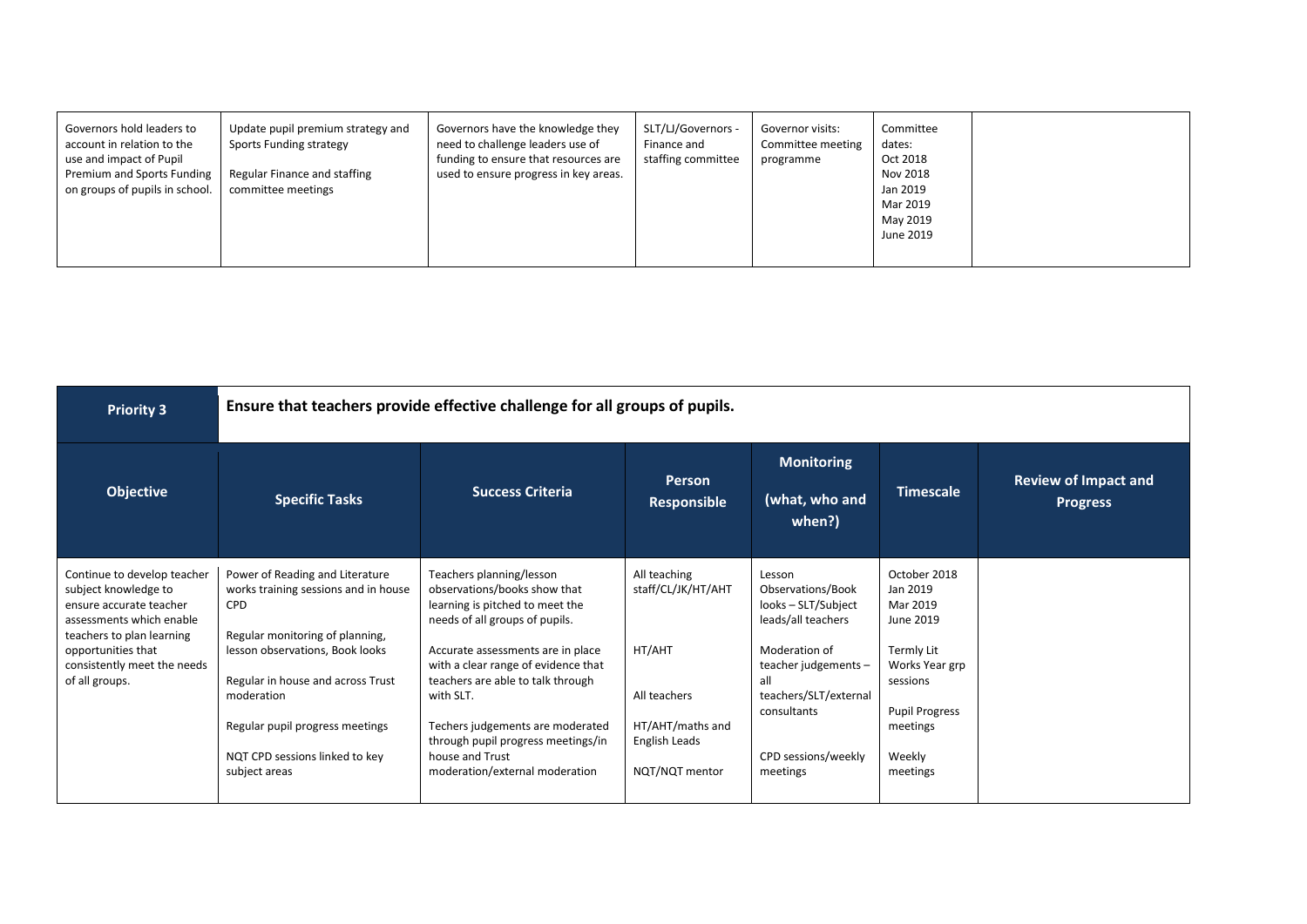|                                                                                                                                                              | Review and revise marking and<br>feedback policy and procedures.                                                                                                                                                                                                                                          | New staff, including NQT, develop<br>appropriate subject knowledge to<br>deliver lessons that meet the needs<br>of all groups.                                                                                                                                                                                                                                                        |                                                     |                                                                                                                                                      | Programme of<br>CPD (see<br>planner)                                              |  |
|--------------------------------------------------------------------------------------------------------------------------------------------------------------|-----------------------------------------------------------------------------------------------------------------------------------------------------------------------------------------------------------------------------------------------------------------------------------------------------------|---------------------------------------------------------------------------------------------------------------------------------------------------------------------------------------------------------------------------------------------------------------------------------------------------------------------------------------------------------------------------------------|-----------------------------------------------------|------------------------------------------------------------------------------------------------------------------------------------------------------|-----------------------------------------------------------------------------------|--|
| Raise expectations of what<br>pupils can do and achieve<br>by developing a curriculum<br>that engages all groups and<br>promotes a love of learning.         | Curriculum teams established to<br>work together on key areas of<br>learning<br>Long term planning to identify cross<br>curricular links<br>Literature Works training for all staff<br>Teachers to plan a range of trips and<br>visits which motivate the children<br>and help develop a love of learning | Regular staff meetings with a<br>curriculum focus where good<br>practice is shared.<br>Subject leaders have a clear<br>overview of coverage and skills<br>development in their subject.<br>Staff are regularly planning using a<br>book as the focus for learning across<br>the curriculum.<br>Trips and visits are planned in across<br>the year linked to the learning in<br>class. | <b>SLT</b><br>All teaching staff<br>Subject leaders | Lesson<br>observations/Book<br>looks/planning<br>scrutiny/NQT<br>evidence file-<br>mentor/HT<br>Update meetings<br>with NQT mentor -<br>HT/Governors | Set 2018<br>Oct 2018<br>Dec 2018<br>Feb 2019<br>Apr 2019<br>May 2019<br>June 2019 |  |
| To embed a robust<br>induction programme to<br>ensure that teaching and<br>learning in classes with<br>NQTs and staff new to the<br>school is at least good. | Programme of support developed<br>for NQT and mentor; across Trust<br>and through teaching school<br>In house support delivered by<br>English and Maths leads                                                                                                                                             | Programme of CPD in place.<br>NQT has regular meetings with<br>mentor and subject leads/regular<br>support for planning.<br>Regular lesson observations/book<br>looks<br>NQT to observe of teaching in other<br>classes/schools<br>NQT trust meetings                                                                                                                                 | <b>SLT</b><br>CB/IJ<br>Subject leaders              | Lesson<br>observations/Book<br>looks/planning<br>scrutiny/NQT<br>evidence file-<br>mentor/HT<br>Update meetings<br>with NQT mentor -<br>HT/Governors | Set 2018<br>Oct 2018<br>Dec 2018<br>Feb 2019<br>Apr 2019<br>May 2019<br>June 2019 |  |
| Continue to develop<br>teaching of phonics across<br>EYFS and KS1, with a<br>particular focus engaging<br>boys to ensure progress in<br>all lessons.         | Update phonics tracking system to<br>ensure progress for all children<br>Regular reviews of phonics grouping<br>Staff new to phonics to be<br>supported by LA consultant and                                                                                                                              | Phonics tracker in place and updated<br>on a regular basis.<br>Phonics groups reviewed and<br>amended where necessary.<br>Phonics training in place for staff<br>new to year group                                                                                                                                                                                                    | CB/JK/RD/SLT/English<br>Lead                        | HT/EYFS<br>consultant/Governors<br>- observations/pupil<br>progress meetings                                                                         | PP meetings<br>Dec 2018<br><b>March 2019</b><br>June 2019                         |  |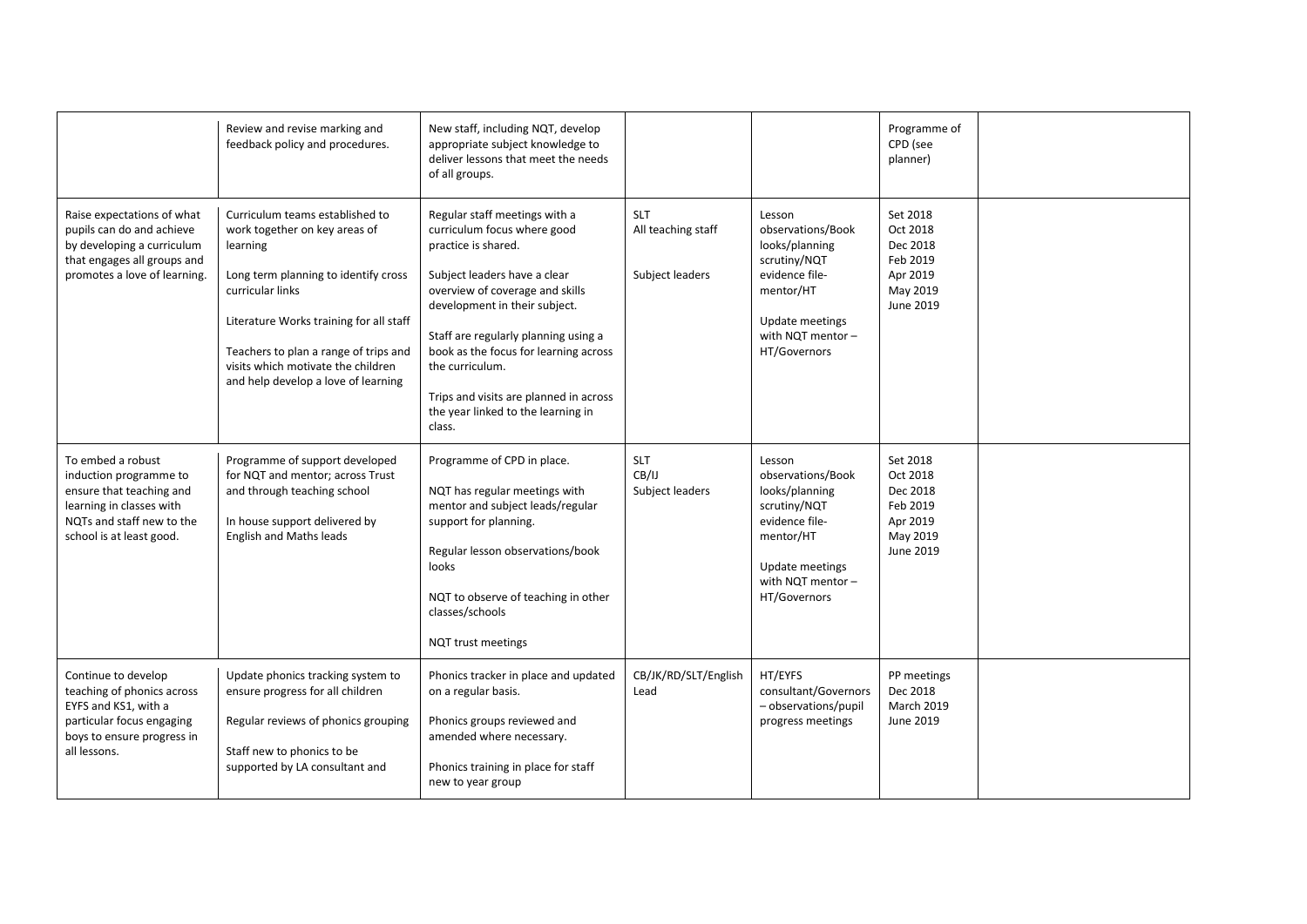|                                                                                                                                                                     | receive training on appropriate<br>phase<br>Texts and activities selected to<br>engage boys as well as girls/new<br>reading resources purchased                                                                                                                                                                                                                                                                                  | Observations of staff to ensure<br>delivery is of a high standard and<br>ensures progress<br>Staff have opportunity to share good<br>practice and observe each other<br>teach                                                                                                                                                                                                                                      |                                        |                                                                                                                                                        |                                                                                                                  |  |
|---------------------------------------------------------------------------------------------------------------------------------------------------------------------|----------------------------------------------------------------------------------------------------------------------------------------------------------------------------------------------------------------------------------------------------------------------------------------------------------------------------------------------------------------------------------------------------------------------------------|--------------------------------------------------------------------------------------------------------------------------------------------------------------------------------------------------------------------------------------------------------------------------------------------------------------------------------------------------------------------------------------------------------------------|----------------------------------------|--------------------------------------------------------------------------------------------------------------------------------------------------------|------------------------------------------------------------------------------------------------------------------|--|
| Ensure that teaching and<br>learning of reading is<br>embedded across the<br>curriculum which creates<br>opportunities for pupils to<br>read frequently and widely. | Extend and update home and<br>guided reading stock and school<br>library.<br>Develop a programme of in<br>House/external CPD through Power<br>of Reading and Literature Works<br>Training for new teachers and<br>support staff for guided reading<br>Develop year group reading sessions<br>across school - with support from<br>our Parent reading ambassadors                                                                 | Staff are able to plan and deliver<br>appropriate guided reading sessions<br>that meet the needs of different<br>groups.<br>Long term planning shows clear links<br>to a range of texts that are<br>appropriate and challenge the<br>pupils.<br>Parents are well informed about<br>reading and understand the value of<br>reading at home and school and feel<br>more able to support their child with<br>reading. | <b>SLT</b><br>CL<br>All teaching staff | Guided reading<br>observations/reading<br>record monitoring -<br>English lead/AHT<br>Parent<br>Questionnaires after<br>year group reading<br>sessions. | Nov 2018<br>Feb 2019<br>June 2019<br>Termly sessions<br>in $class - as$<br>appropriate to<br>each year<br>group. |  |
| To use challenging texts and<br>a range of reading<br>opportunities so that<br>reading informs pupil's<br>writing.                                                  | Power of reading training for key<br>staff - with feedback sessions<br>delivered in school for all staff<br>Buy into Literature works - staff to<br>attend year group sessions/share<br>good practice/ develop skills when<br>planning around a text.<br>Further develop the school library /<br>home reading / guided reading<br>resources to ensure high quality<br>texts are available to support and<br>challenge all groups | Staff are able to use a text to<br>develop a series of lessons with clear<br>opportunities to contextualise<br>English skills and knowledge.<br>Key texts are identified that are<br>appropriate to each year group and<br>planning is developed that<br>challenges the children.<br>School and local library are used on a<br>regular basis by all year groups.                                                   | CL/JH<br>All teaching staff            | Guided reading<br>observations/reading<br>record monitoring -<br>English lead/AHT<br>Parent<br>Questionnaires after<br>year group reading<br>sessions. | Nov 2018<br>Feb 2019<br>June 2019<br>Termly sessions<br>in class $-$ as<br>appropriate to<br>each year<br>group. |  |
| To plan cross curricular<br>opportunities for pupils to<br>apply their writing skills                                                                               | Development of the wider school<br>curriculum with staff to ensure clear<br>understanding of our intent.                                                                                                                                                                                                                                                                                                                         | An increase in the % of pupils<br>achieving GD standard in writing.                                                                                                                                                                                                                                                                                                                                                | Subject leaders<br>All teaching staff  | HT                                                                                                                                                     | Subject lead-<br>Nov 2018<br>Feb 2019                                                                            |  |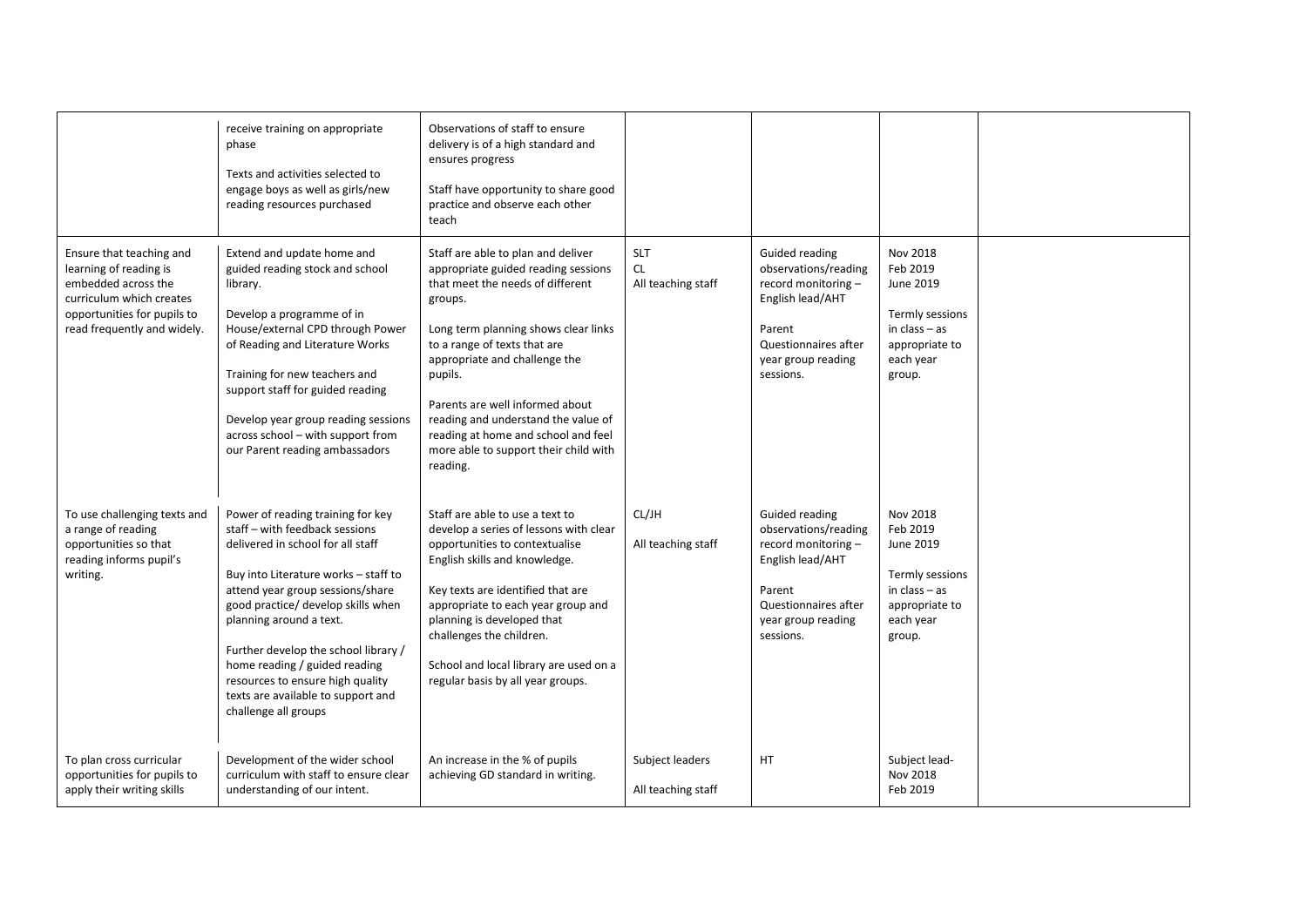| using a range of genres and<br>forms.                                                                                                                                                 | Adapt planning format to ensure<br>that planning across subjects<br>highlights where extended writing<br>opportunities may occur.<br>Subject leads identify possible cross<br>curricular links and writing<br>opportunities.                                                                        | English skills are reviewed by pupils<br>in a range of contexts through cross<br>curricular opportunities.<br>Our wider curriculum has a clearer<br>focus with all staff aware of the<br>intent and how we will begin to<br>implement any agreed changes.                                                           | HT/AHT                                            | Governors - Teaching<br>and Learning<br>Committee              | June 2019<br>Committee<br>dates:<br>Oct 2018<br>Nov 2018<br>Jan 2019<br>Mar 2019<br>May 2019<br>June 2019                                          |  |
|---------------------------------------------------------------------------------------------------------------------------------------------------------------------------------------|-----------------------------------------------------------------------------------------------------------------------------------------------------------------------------------------------------------------------------------------------------------------------------------------------------|---------------------------------------------------------------------------------------------------------------------------------------------------------------------------------------------------------------------------------------------------------------------------------------------------------------------|---------------------------------------------------|----------------------------------------------------------------|----------------------------------------------------------------------------------------------------------------------------------------------------|--|
| Ensure that pupils are able<br>to relate the mathematical<br>skills they have learnt in the<br>classroom; developing their<br>ability to work<br>systematically to solve<br>problems. | Staff training and implementation of<br>Numicon across school, especially<br>EYFS/KS1/ARC with support from<br>Maths consultant.<br>STEM team to develop ideas pack<br>for contextualising maths skills in<br>problem solving across the<br>curriculum.<br>Deliver staff CPD on problem<br>solving. | Numicon in use across school to<br>support all groups.<br>Problem solving skills evident in<br>other curricular areas.<br>Progression in problem<br>solving/working systematically is<br>becoming more evident across<br>school.<br>Staff have the subject knowledge to<br>plan and delver appropriate<br>sessions. | Maths Lead<br>/HT/STEM team<br>All teaching staff | <b>HT</b><br>Governors - Teaching<br>and Learning<br>Committee | Subject lead-<br>Nov 2018<br>Feb 2019<br>June 2019<br>Committee<br>dates:<br>Oct 2018<br>Nov 2018<br>Jan 2019<br>Mar 2019<br>May 2019<br>June 2019 |  |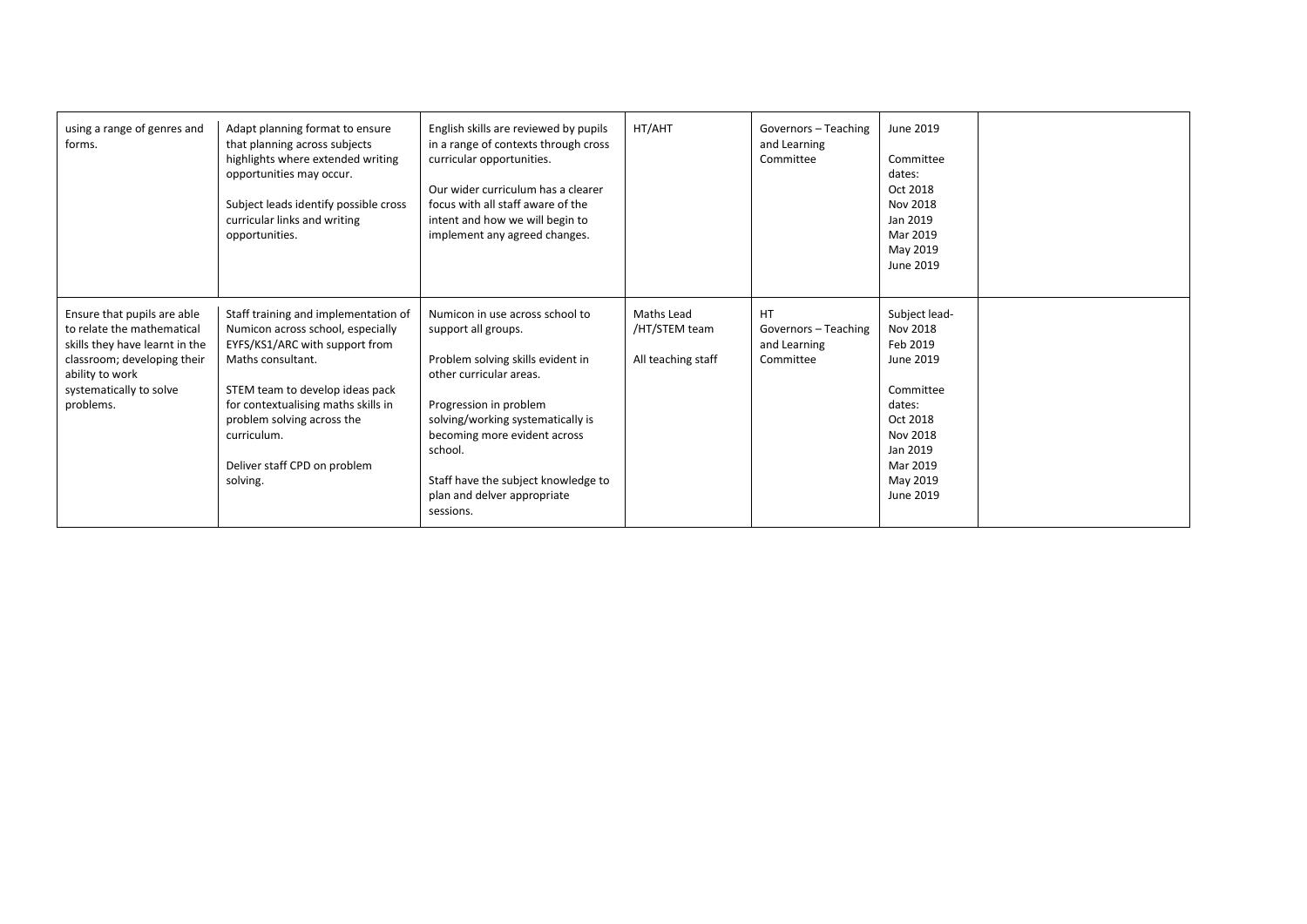| <b>Priority 4</b>                                                                                                                                                                                                                                                                                                                | Further refine targeting and intervention strategies to improve outcomes for disadvantaged and SEND pupils.                                                                                                                                                                                                                                                   |                                                                                                                                                                                                                                                                                                                                                                                                                                                                      |                                     |                                                                                                                                                          |                                                                                                                                                    |                                      |  |
|----------------------------------------------------------------------------------------------------------------------------------------------------------------------------------------------------------------------------------------------------------------------------------------------------------------------------------|---------------------------------------------------------------------------------------------------------------------------------------------------------------------------------------------------------------------------------------------------------------------------------------------------------------------------------------------------------------|----------------------------------------------------------------------------------------------------------------------------------------------------------------------------------------------------------------------------------------------------------------------------------------------------------------------------------------------------------------------------------------------------------------------------------------------------------------------|-------------------------------------|----------------------------------------------------------------------------------------------------------------------------------------------------------|----------------------------------------------------------------------------------------------------------------------------------------------------|--------------------------------------|--|
| <b>Objective</b>                                                                                                                                                                                                                                                                                                                 | <b>Specific Tasks</b>                                                                                                                                                                                                                                                                                                                                         | <b>Success Criteria</b>                                                                                                                                                                                                                                                                                                                                                                                                                                              | <b>Person</b><br><b>Responsible</b> | <b>Monitoring</b><br>(what, who and<br>when?)                                                                                                            | <b>Timescale</b>                                                                                                                                   | <b>Review of Impact and Progress</b> |  |
| Embed and refine our<br>termly assessment tracking<br>across school to accurately<br>monitor and assess<br>children's progress and<br>attainment; identifying<br>individuals and groups who<br>may require support and<br>intervention in order to<br>make continued progress<br>and close any gaps which<br>may become evident. | Regular meetings with LA to ensure<br>accuracy of tracker.<br>Regular pupil progress meetings and<br>moderation sessions.<br>Moderation sessions in school and<br>across Trust.<br>Support for new teachers and NQT to<br>ensure accuracy and clear evidence in<br>books.<br>Development intervention and SEND<br>tracker to track progress of key<br>groups. | Trackers in place and updated<br>regularly<br>Key groups are tracked to ensure<br>gaps are closing gaps between<br>SEND/disadvantaged and other<br>pupils with similar starting points<br>Effective pupil progress meetings -<br>avoid slippage/identify children to<br>be targeted<br>Good evidence in books to back up<br>teacher judgements.<br>Teachers are able to talk with<br>confidence showing good subject<br>knowledge and of the needs of the<br>pupils. | HT/AHTs<br>All teachers             | Governors - Teaching<br>and Learning<br>Committee<br>Observations/book<br>looks/Notes from<br>pupil progress<br>meetings.<br>Subject leads-<br>planning/ | Subject lead-<br>Nov 2018<br>Feb 2019<br>June 2019<br>Committee<br>dates:<br>Oct 2018<br>Nov 2018<br>Jan 2019<br>Mar 2019<br>May 2019<br>June 2019 |                                      |  |
| Improve teacher knowledge<br>of pupils' prior attainment,<br>to ensure that teaching and<br>learning in KS1 and KS2<br>the improving<br>maintains<br>standards<br>from starting<br>points.                                                                                                                                       | Regular meetings with LA to ensure<br>accuracy of tracker.<br>Regular pupil progress meetings and<br>moderation sessions.<br>Moderation sessions in school and<br>across Trust.<br>Support for new teachers and NQT to<br>ensure accuracy and clear evidence in<br>books.                                                                                     | Trackers in place and updated<br>regularly<br>Key groups are tracked to ensure<br>gaps are closing gaps between<br>SEND/disadvantaged and other<br>pupils with similar starting points<br>Effective pupil progress meetings -<br>avoid slippage/identify children to<br>be targeted                                                                                                                                                                                  | HT/AHTs<br>All teachers             | Governors - Teaching<br>and Learning<br>Committee<br>Observations/book<br>looks/Notes from<br>pupil progress<br>meetings.                                | Subject lead-<br>Nov 2018<br>Feb 2019<br>June 2019<br>Committee<br>dates:<br>Oct 2018<br>Nov 2018<br>Jan 2019<br>Mar 2019<br>May 2019              |                                      |  |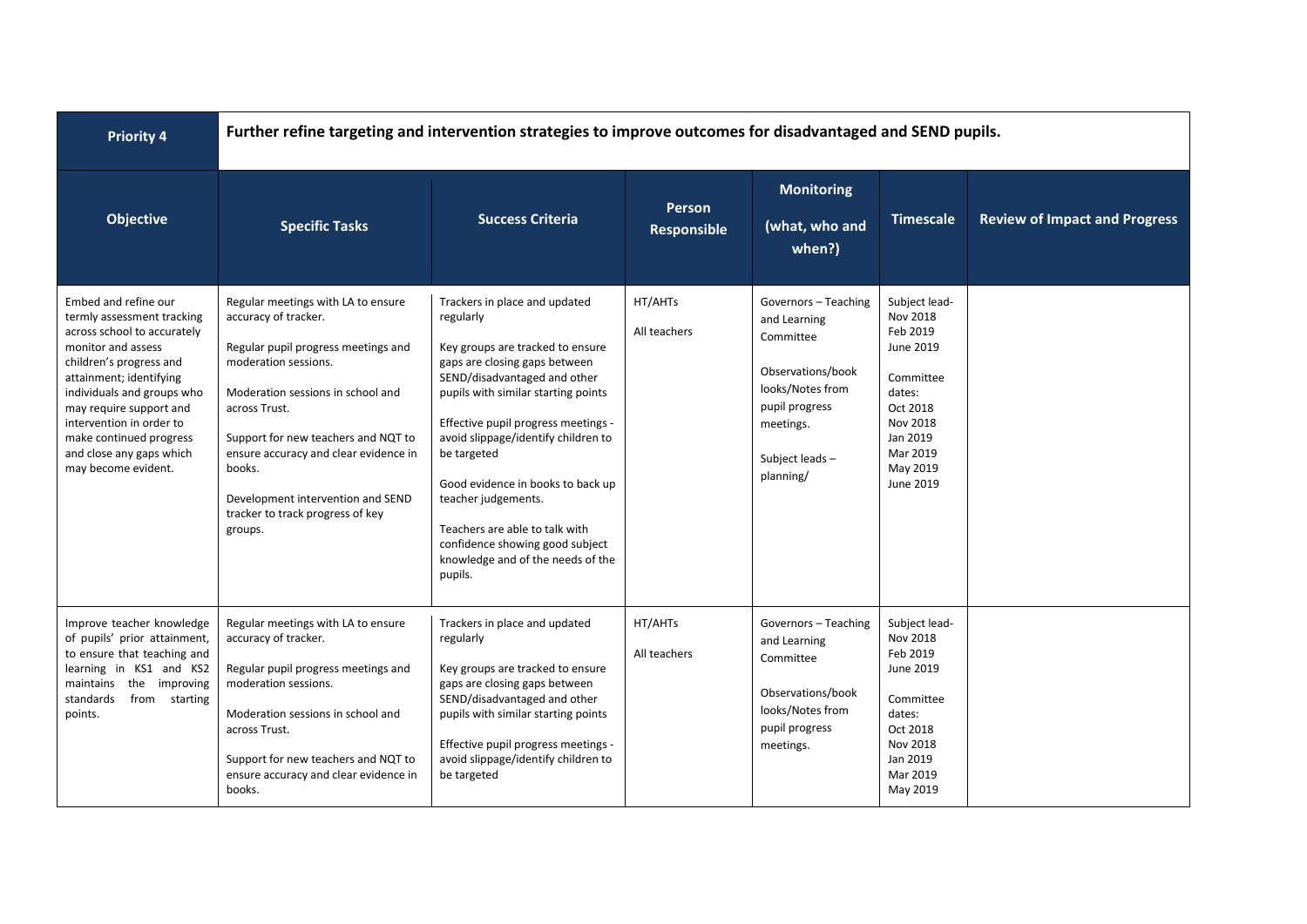|                                                                                                                        |                                                                                                                                                                                                                                                                                                                                          | Good evidence in books to back up                                                                                                                                                                                                                                                                                                                                   |                                                 | Subject leads-                                                               | June 2019                                                                                                                                          |  |
|------------------------------------------------------------------------------------------------------------------------|------------------------------------------------------------------------------------------------------------------------------------------------------------------------------------------------------------------------------------------------------------------------------------------------------------------------------------------|---------------------------------------------------------------------------------------------------------------------------------------------------------------------------------------------------------------------------------------------------------------------------------------------------------------------------------------------------------------------|-------------------------------------------------|------------------------------------------------------------------------------|----------------------------------------------------------------------------------------------------------------------------------------------------|--|
|                                                                                                                        | Development intervention and SEND<br>tracker to track progress of key<br>groups.                                                                                                                                                                                                                                                         | teacher judgements.<br>Teachers are able to talk with<br>confidence showing good subject<br>knowledge and of the needs of the<br>pupils.                                                                                                                                                                                                                            |                                                 | planning/                                                                    |                                                                                                                                                    |  |
| Improve outcomes for all<br>groups in writing with a<br>particular focus on more<br>pupils achieving greater<br>depth. | Development of the wider school<br>curriculum with staff to ensure clear<br>understanding of our intent.<br>Adapt planning format to ensure that<br>planning across subjects highlights<br>where extended writing opportunities<br>may occur.<br>Subject leads identify possible cross<br>curricular links and writing<br>opportunities. | An increase in the % of pupils<br>achieving GD standard in writing.<br>English skills are reviewed by<br>pupils in a range of contexts<br>through cross curricular<br>opportunities.<br>Our wider curriculum has a clearer<br>focus with all staff aware of the<br>intent and how we will begin to<br>implement any agreed changes.                                 | Subject leaders<br>All teaching staff<br>HT/AHT | HT<br>Governors - Teaching<br>and Learning<br>Committee                      | Subject lead-<br>Nov 2018<br>Feb 2019<br>June 2019<br>Committee<br>dates:<br>Oct 2018<br>Nov 2018<br>Jan 2019<br>Mar 2019<br>May 2019<br>June 2019 |  |
| Close the gap between girls<br>and boys in phonics.                                                                    | Update phonics tracking system to<br>ensure progress for all children<br>Regular reviews of phonics grouping<br>Staff new to phonics to be supported<br>by LA consultant and receive training<br>on appropriate phase<br>Texts and activities selected to engage<br>boys as well as girls/new reading<br>resources purchased             | Phonics tracker in place and<br>updated on a regular basis.<br>Phonics groups reviewed and<br>amended where necessary.<br>Phonics training in place for staff<br>new to year group<br>Observations of staff to ensure<br>delivery is of a high standard and<br>ensures progress<br>Staff have opportunity to share<br>good practice and observe each<br>other teach | CB/JK/RD/SLT/English<br>Lead                    | HT/EYFS<br>consultant/Governors<br>- observations/pupil<br>progress meetings | PP meetings<br>Dec 2018<br><b>March 2019</b><br>June 2019                                                                                          |  |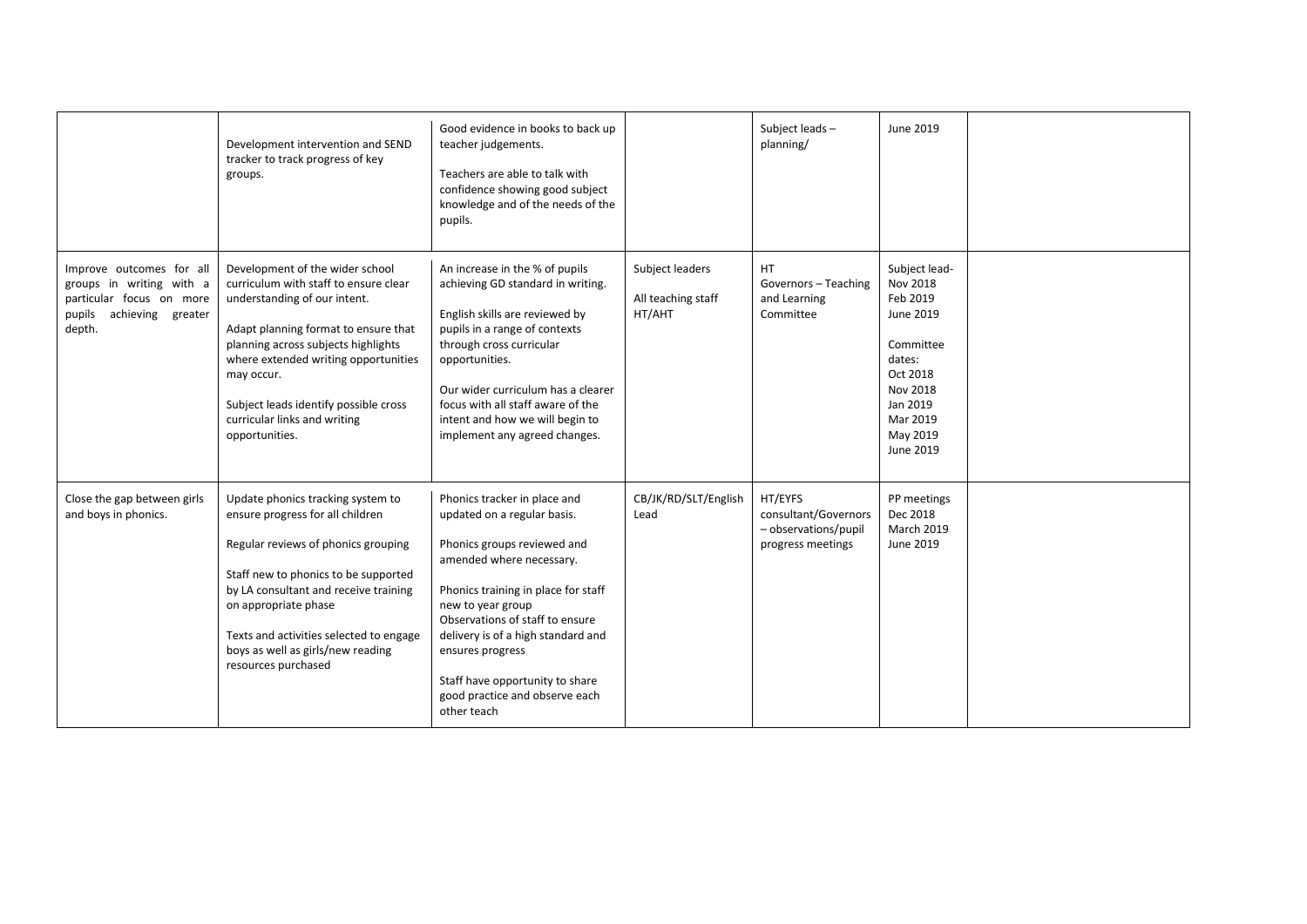| Close the gap between<br>disadvantaged, SEND and all<br>pupils for attainment and<br>progress across all subjects.                                                                                                                                                                 | Robust intervention tracker<br>Regular pupil progress meetings<br>Monitor Impact of Interventions<br>Regular IEP scrutiny                                                                                                                          | Increased number of<br>disadvantaged at GD standard in<br>maths.<br>Tracking in place for all groups -<br>including intervention tracker to<br>ensure progress of target children              | All teaching staff                        |                                                                                                                                         |                                                                                                   |  |
|------------------------------------------------------------------------------------------------------------------------------------------------------------------------------------------------------------------------------------------------------------------------------------|----------------------------------------------------------------------------------------------------------------------------------------------------------------------------------------------------------------------------------------------------|------------------------------------------------------------------------------------------------------------------------------------------------------------------------------------------------|-------------------------------------------|-----------------------------------------------------------------------------------------------------------------------------------------|---------------------------------------------------------------------------------------------------|--|
| To look at strategies being<br>used to focus closely upon<br>lower ability pupils across<br>different year groups in<br>order to effectively close<br>attainment gaps and enable<br>those children to reach an<br>age expected standard for<br>the year group that they are<br>in. | Lesson observations with a SEND/LPA<br>focus<br>Regular learning walks/book looks to<br>review learning environment and use<br>of resources to support this group.<br>Regular pupil progress meetings/Pupil<br>sampling with a focus on this group | All classes are using appropriate<br>resources and support to ensure<br>progress for SEND/LPA groups.<br>Teachers are able to identify<br>strategies that they use to support<br>these groups. | All staff/JK/HT/AHT<br>Maths/English lead | Lesson Observations -<br><b>SLT</b><br><b>Book Look/Sampling</b><br>HT/AP/Governors<br>Pupil progress<br>meetings - SLT/All<br>teachers | Sep 2018<br>Jan 2019<br>April 2019<br>Oct 2018<br>Feb 2019<br>Dec 2018<br>April 2019<br>July 2019 |  |

| <b>Priority 5</b>                                                                                                                                                   | To improve attendance for all groups, reducing the levels of persistent absence.                                               |                                                                                                                                   |                              |                                               |                  |                                      |
|---------------------------------------------------------------------------------------------------------------------------------------------------------------------|--------------------------------------------------------------------------------------------------------------------------------|-----------------------------------------------------------------------------------------------------------------------------------|------------------------------|-----------------------------------------------|------------------|--------------------------------------|
| <b>Objective</b>                                                                                                                                                    | <b>Specific Tasks</b>                                                                                                          | <b>Success Criteria</b>                                                                                                           | <b>Person</b><br>Responsible | <b>Monitoring</b><br>(what, who and<br>when?) | <b>Timescale</b> | <b>Review of Impact and Progress</b> |
| To further develop our<br>School Council, Buddies and<br>Playground Crew systems<br>within school so that the<br>children themselves are<br>playing an integral and | Year groups vote to appoint school<br>council/buddies.<br>Trained Playground Crew continue to<br>receive support from PE lead. | School Council, Buddies and<br>Playground Crew systems are in<br>place and pupils can explain how<br>they are used across school. | AH/RD/SJ                     | HT/AHT                                        | December<br>2018 |                                      |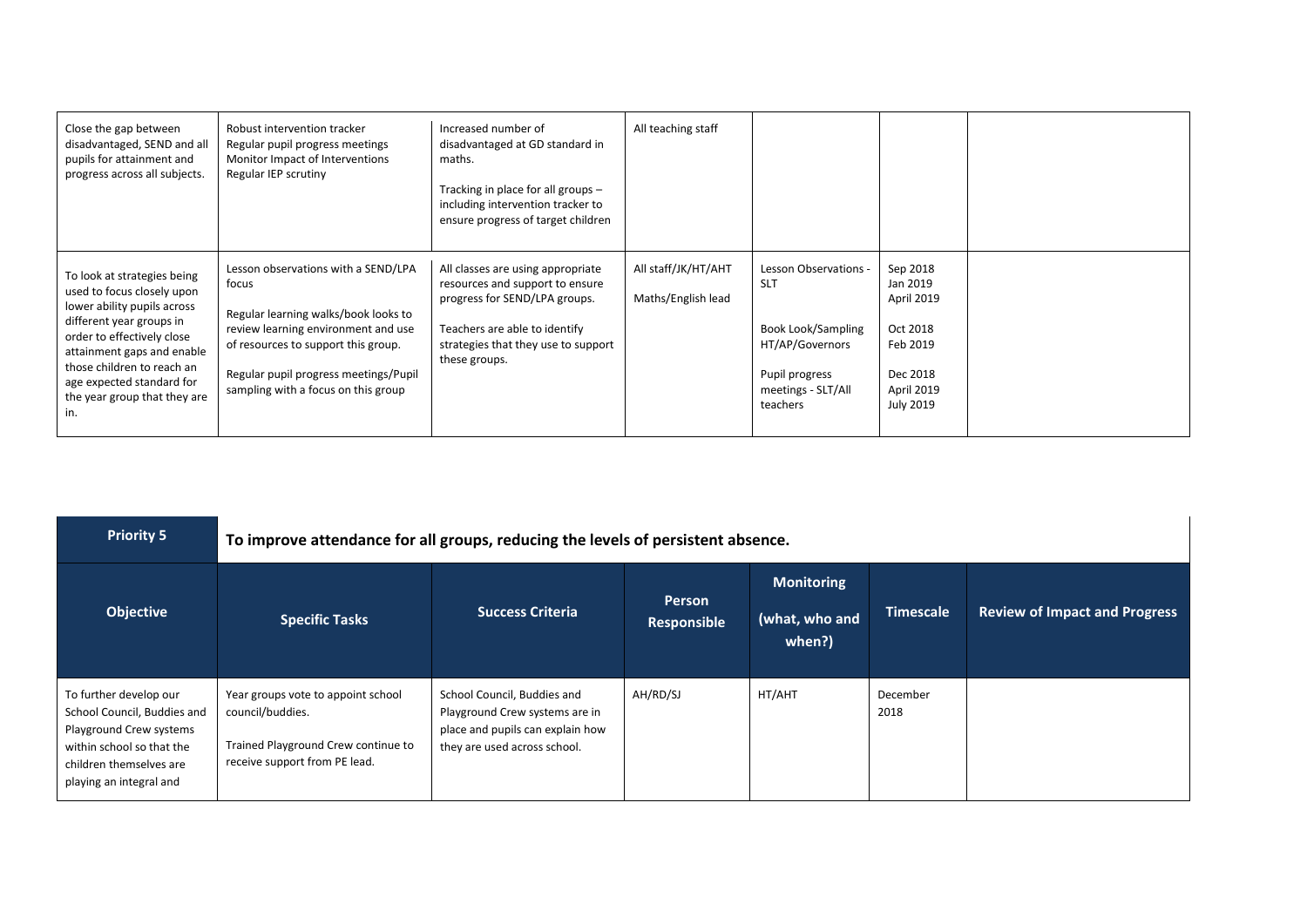| inclusive role in the<br>personal, social and<br>emotional wellbeing of all of<br>our children.                                                                  | Regular meetings for all groups.<br>Lead teachers develop action plan for<br>there area of responsibility; including<br>making links across the TRUST and<br>within the LA.                                 | Teachers can talk about the<br>impact of their role across school.                          |                                                       |                                                                                                                                      |                                                                       |  |
|------------------------------------------------------------------------------------------------------------------------------------------------------------------|-------------------------------------------------------------------------------------------------------------------------------------------------------------------------------------------------------------|---------------------------------------------------------------------------------------------|-------------------------------------------------------|--------------------------------------------------------------------------------------------------------------------------------------|-----------------------------------------------------------------------|--|
| Track PA over time to ensure<br>that appropriate support is<br>in place. Looking at the<br>vulnerable<br>particularly<br>groups, boys: SEN and pupil<br>premium. | Weekly, half termly monitoring.<br>Attendance tracker<br>Targeted response to identified pupils.<br>Attendance progress meetings/parent<br>contract meetings                                                | PA absence decreases per term<br>Appropriate support is in place for<br>identified families | SLT/Attendance<br>Officer<br>Safeguarding<br>Governor | Half termly<br>$meetings -$<br>HT/FSC/AO<br>Safeguarding<br>committee<br>meetings /governor<br>visits<br>Attendance audit            | Sep/Oct 2018<br>Dec 2018<br>Feb2019<br>April 2019<br><b>July 2019</b> |  |
| To reduce overall absence<br>by 1% by the end of the<br>academic year.                                                                                           | Continue early help response to<br>absence.<br>Targeted vulnerable groups identified.<br>Attendance Officer and FSC to work<br>together as key workers for identified<br>PA pupils.<br>Half termly reviews. | Overall absence data reflects<br>reduction in absence by the end of<br>the academic year.   | SLT/Attendance<br>Officer<br>Safeguarding<br>Governor | Absence data<br>reviewed half<br>termly by<br>Attendance Officer/<br>FSC and Head.<br>Beginning of each<br>half term.                | Sep/Oct 2018<br>Dec 2018<br>Feb2019<br>April 2019<br><b>July 2019</b> |  |
| To raise overall attendance<br>to 96% this academic year.                                                                                                        | First Day response continues.<br>Continue to monitor attendance<br>weekly, half termly and termly.<br>Develop effective reward systems<br>within school                                                     | Attendance data reflects increase<br>and steady improvement over the<br>year.               | SLT/Attendance<br>Officer<br>Safeguarding<br>Governor | Attendance data<br>monitored and<br>reviewed at the<br>beginning of each<br>half term by the<br>Attendance Officer/<br>FSC and Head. | Sep/Oct 2018<br>Dec 2018<br>Feb2019<br>April 2019<br><b>July 2019</b> |  |